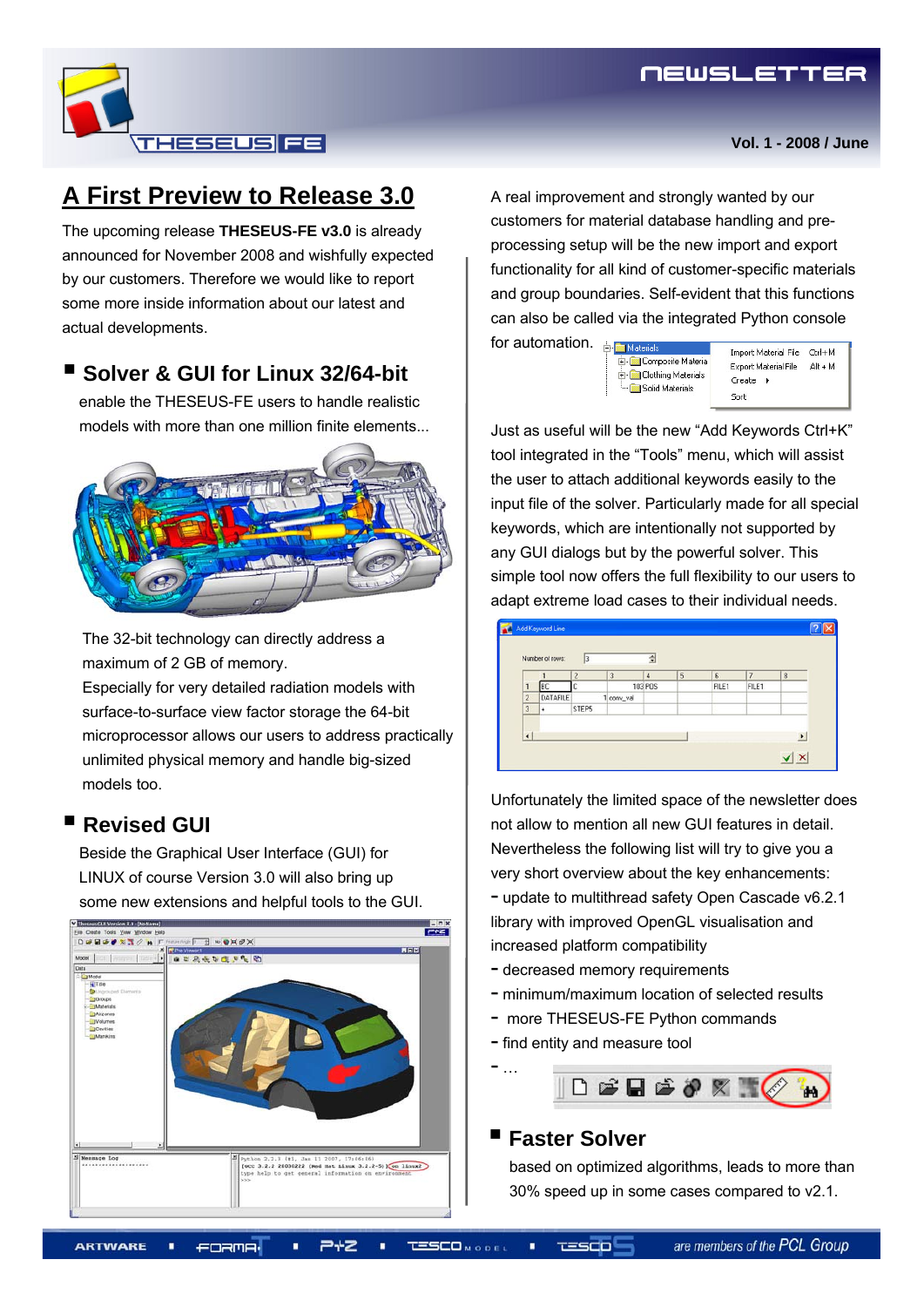**Vol. 1 - 2008 / June**



# **Extended Contact Features**

for 3 dimensional shell elements:

- tied contact (eliminating DOF1)
- conductive contact
- radiative contact

Automatic master-slave assignment within a userdefined search distance is based on fast ray tracing.

# **New 1D-Finite-Element Types**

Our new release will support 1D Nastran elements (e.g. RBE2, RBE3, PBAR, CBAR) dealing with

- spot welds
- joints, bars

and user-defined multi-point-constraints...



# **Air/Vacuum Layers**

for 3D composite shell elements, considering internal layers that conduct heat without any "airzone" definition via

- surface radiation



## **Advanced Convection Laws**

analytic solutions from literature for

- forced convection (laminar/turbulent, plate/tube)



- free convection for the inclined plate



Approaches for the heat transfer coefficient consider characteristic length, air velocity, finite-elm. inclination, gravity field, Reynolds/Rayleigh/Nusselt numbers and temperature dependent air properties.

# **New Field Result Mapping Tool**

The formerly known HDF-Translator2 will be replaced by the **TFE***-***Transformer**, which is also well prepared for a huge number of different data formats. All existing HDFinterfaces have been accelerated and integrated into TFE-Transformer, but furthermore an advanced mapping tool with high speed ray tracing techniques (kd-tree), state-of-the-art interpolation and extrapolation functions is added and completes the capability to transform data between several software applications.



<sup>1</sup> DOF: degree of freedom (temperature node)

<sup>2</sup> The HDF-Translator reads in THESEUS-FE hdf-result files and writes out field results files for: Patran, FieldView, EnSight, TecPlot, Hypermesh etc.

<u>TESCO</u>

**ARTWARE** ×. 245 ٠  $T = SCD$ **FORMA** 

are members of the PCL Group